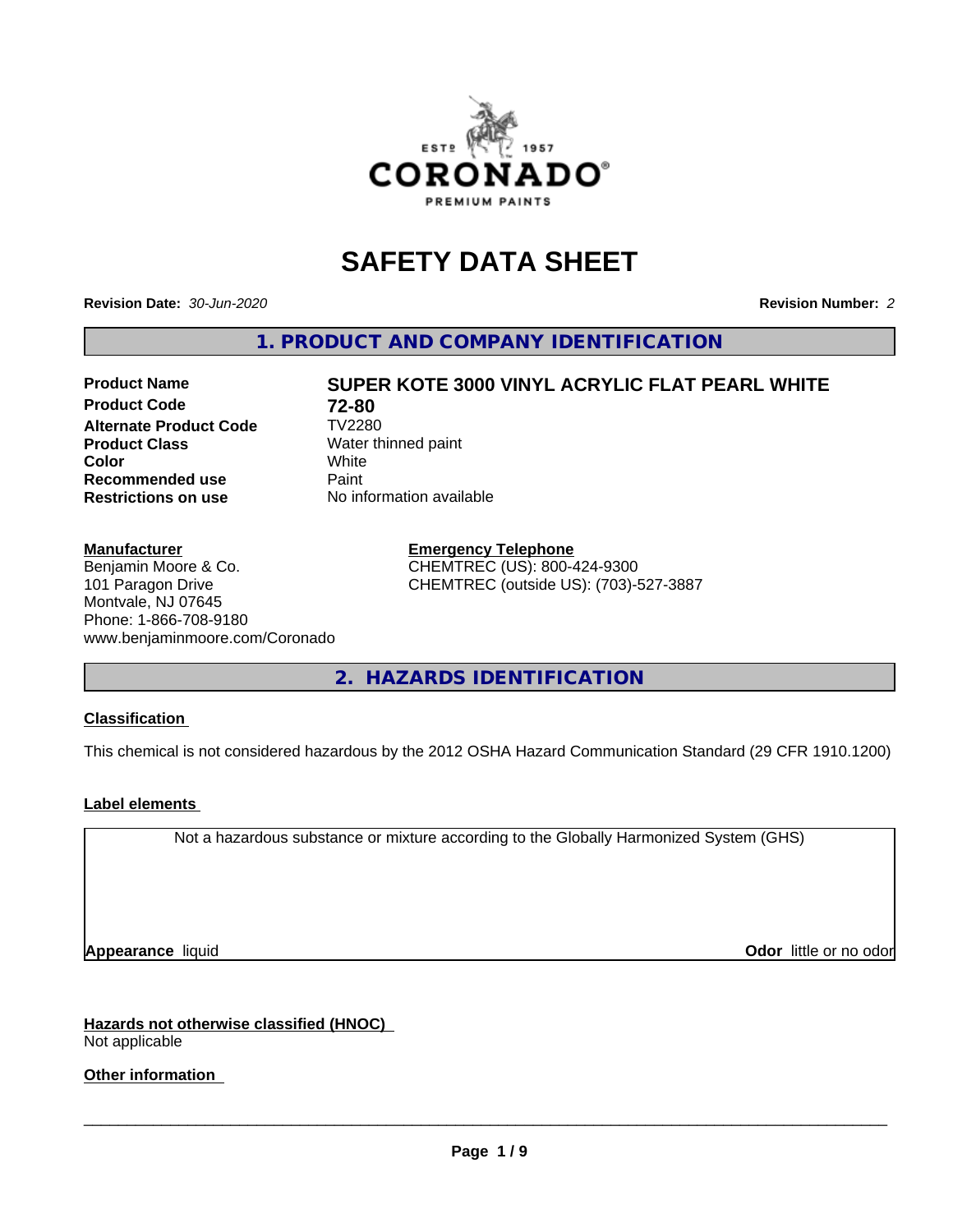No information available

## **3. COMPOSITION INFORMATION ON COMPONENTS**

\_\_\_\_\_\_\_\_\_\_\_\_\_\_\_\_\_\_\_\_\_\_\_\_\_\_\_\_\_\_\_\_\_\_\_\_\_\_\_\_\_\_\_\_\_\_\_\_\_\_\_\_\_\_\_\_\_\_\_\_\_\_\_\_\_\_\_\_\_\_\_\_\_\_\_\_\_\_\_\_\_\_\_\_\_\_\_\_\_\_\_\_\_

| <b>Chemical name</b>            | <b>CAS No.</b> | Weight-%  |
|---------------------------------|----------------|-----------|
| Kaolin.<br>. calcined           | 92704-41-1     | -20<br>15 |
| ∟imestone                       | 1317-65-3      | 10<br>. . |
| $- \cdot$ .<br>Fitanium dioxide | 13463-67-7     | 10        |

|                                                  | 4. FIRST AID MEASURES                                                                                    |
|--------------------------------------------------|----------------------------------------------------------------------------------------------------------|
| <b>General Advice</b>                            | No hazards which require special first aid measures.                                                     |
| <b>Eye Contact</b>                               | Rinse thoroughly with plenty of water for at least 15 minutes and consult a<br>physician.                |
| <b>Skin Contact</b>                              | Wash off immediately with soap and plenty of water while removing all<br>contaminated clothes and shoes. |
| <b>Inhalation</b>                                | Move to fresh air. If symptoms persist, call a physician.                                                |
| Ingestion                                        | Clean mouth with water and afterwards drink plenty of water. Consult a physician<br>if necessary.        |
| <b>Most Important</b><br><b>Symptoms/Effects</b> | None known.                                                                                              |
| <b>Notes To Physician</b>                        | Treat symptomatically.                                                                                   |
|                                                  | 5. FIRE-FIGHTING MEASURES                                                                                |
| Suitable Extinguishing Media                     | Use extinguishing measures that are appropriate to local                                                 |

|                                                                                  | circumstances and the surrounding environment.                                                                                               |
|----------------------------------------------------------------------------------|----------------------------------------------------------------------------------------------------------------------------------------------|
| Protective equipment and precautions for firefighters                            | As in any fire, wear self-contained breathing apparatus<br>pressure-demand, MSHA/NIOSH (approved or equivalent)<br>and full protective gear. |
| <b>Specific Hazards Arising From The Chemical</b>                                | Closed containers may rupture if exposed to fire or<br>extreme heat.                                                                         |
| Sensitivity to mechanical impact                                                 | No                                                                                                                                           |
| Sensitivity to static discharge                                                  | No.                                                                                                                                          |
| <b>Flash Point Data</b><br>Flash point (°F)<br>Flash Point (°C)<br><b>Method</b> | Not applicable<br>Not applicable<br>Not applicable                                                                                           |
|                                                                                  |                                                                                                                                              |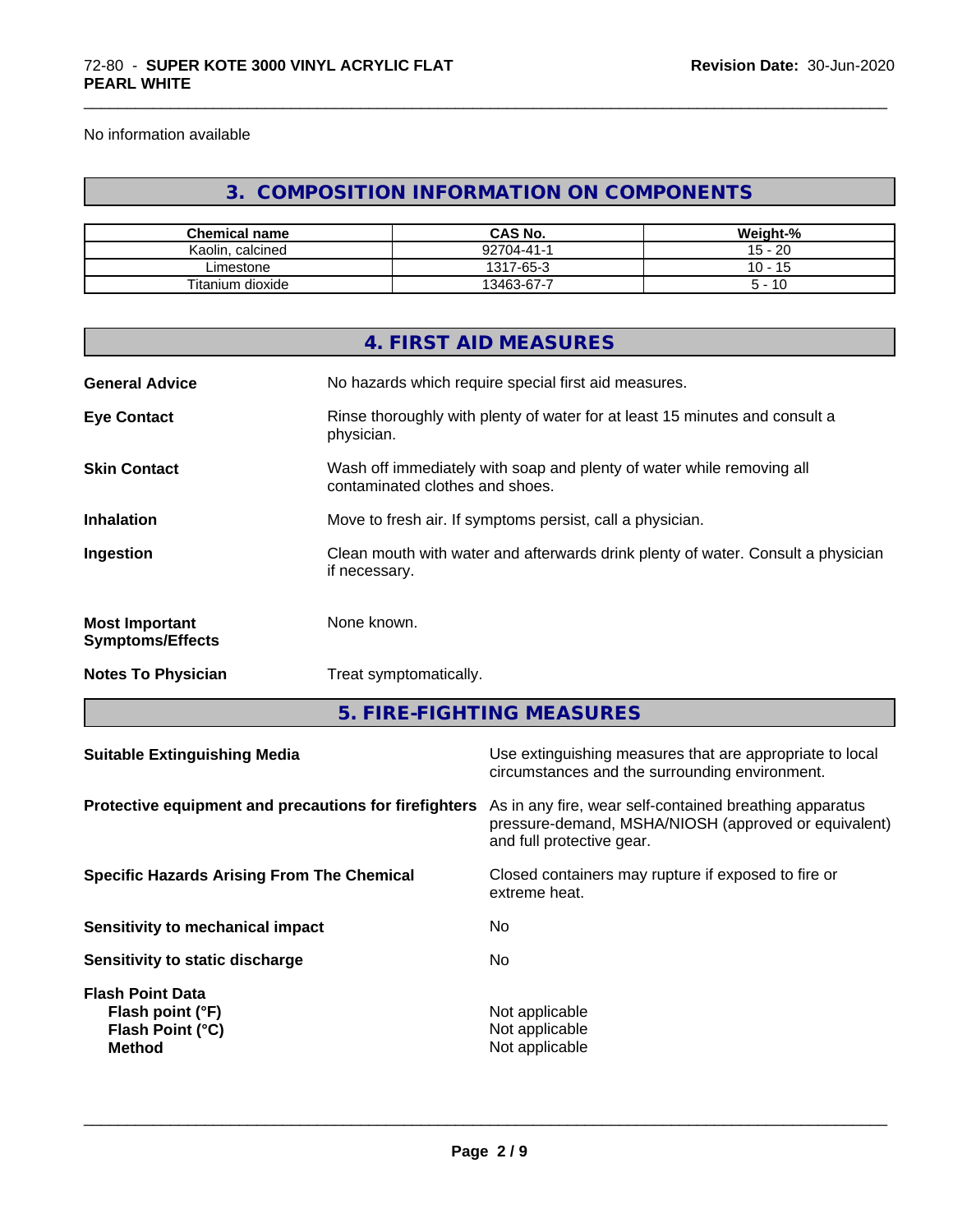#### **Flammability Limits In Air**

**Lower flammability limit:** Not applicable **Upper flammability limit:** Not applicable

\_\_\_\_\_\_\_\_\_\_\_\_\_\_\_\_\_\_\_\_\_\_\_\_\_\_\_\_\_\_\_\_\_\_\_\_\_\_\_\_\_\_\_\_\_\_\_\_\_\_\_\_\_\_\_\_\_\_\_\_\_\_\_\_\_\_\_\_\_\_\_\_\_\_\_\_\_\_\_\_\_\_\_\_\_\_\_\_\_\_\_\_\_

**NFPA Health:** 1 **Flammability:** 0 **Instability:** 0 **Special:** Not Applicable

#### **NFPA Legend**

- 0 Not Hazardous
- 1 Slightly
- 2 Moderate
- 3 High
- 4 Severe

*The ratings assigned are only suggested ratings, the contractor/employer has ultimate responsibilities for NFPA ratings where this system is used.*

*Additional information regarding the NFPA rating system is available from the National Fire Protection Agency (NFPA) at www.nfpa.org.*

## **6. ACCIDENTAL RELEASE MEASURES**

| <b>Personal Precautions</b>      | Avoid contact with skin, eyes and clothing. Ensure adequate ventilation.                                                                                                         |  |  |
|----------------------------------|----------------------------------------------------------------------------------------------------------------------------------------------------------------------------------|--|--|
| <b>Other Information</b>         | Prevent further leakage or spillage if safe to do so.                                                                                                                            |  |  |
| <b>Environmental precautions</b> | See Section 12 for additional Ecological Information.                                                                                                                            |  |  |
| <b>Methods for Cleaning Up</b>   | Soak up with inert absorbent material. Sweep up and shovel into suitable<br>containers for disposal.                                                                             |  |  |
|                                  | 7. HANDLING AND STORAGE                                                                                                                                                          |  |  |
| <b>Handling</b>                  | Avoid contact with skin, eyes and clothing. Avoid breathing vapors, spray mists or<br>sanding dust. In case of insufficient ventilation, wear suitable respiratory<br>equipment. |  |  |
| <b>Storage</b>                   | Keep container tightly closed. Keep out of the reach of children.                                                                                                                |  |  |
| <b>Incompatible Materials</b>    | No information available                                                                                                                                                         |  |  |

**8. EXPOSURE CONTROLS/PERSONAL PROTECTION**

#### **Exposure Limits**

| <b>Chemical name</b> | <b>ACGIH TLV</b>         | <b>OSHA PEL</b>                            |
|----------------------|--------------------------|--------------------------------------------|
| Limestone            | N/E                      | TWA<br>15 mg/m <sup>3</sup> -              |
|                      |                          | TWA<br>ა mg/m <sup>3</sup>                 |
| Titanium dioxide     | TWA: $10 \text{ ma/m}^3$ | <b>TWA</b><br>15 mg/m <sup>3</sup> $\cdot$ |

#### **Legend**

ACGIH - American Conference of Governmental Industrial Hygienists Exposure Limits OSHA - Occupational Safety & Health Administration Exposure Limits N/E - Not Established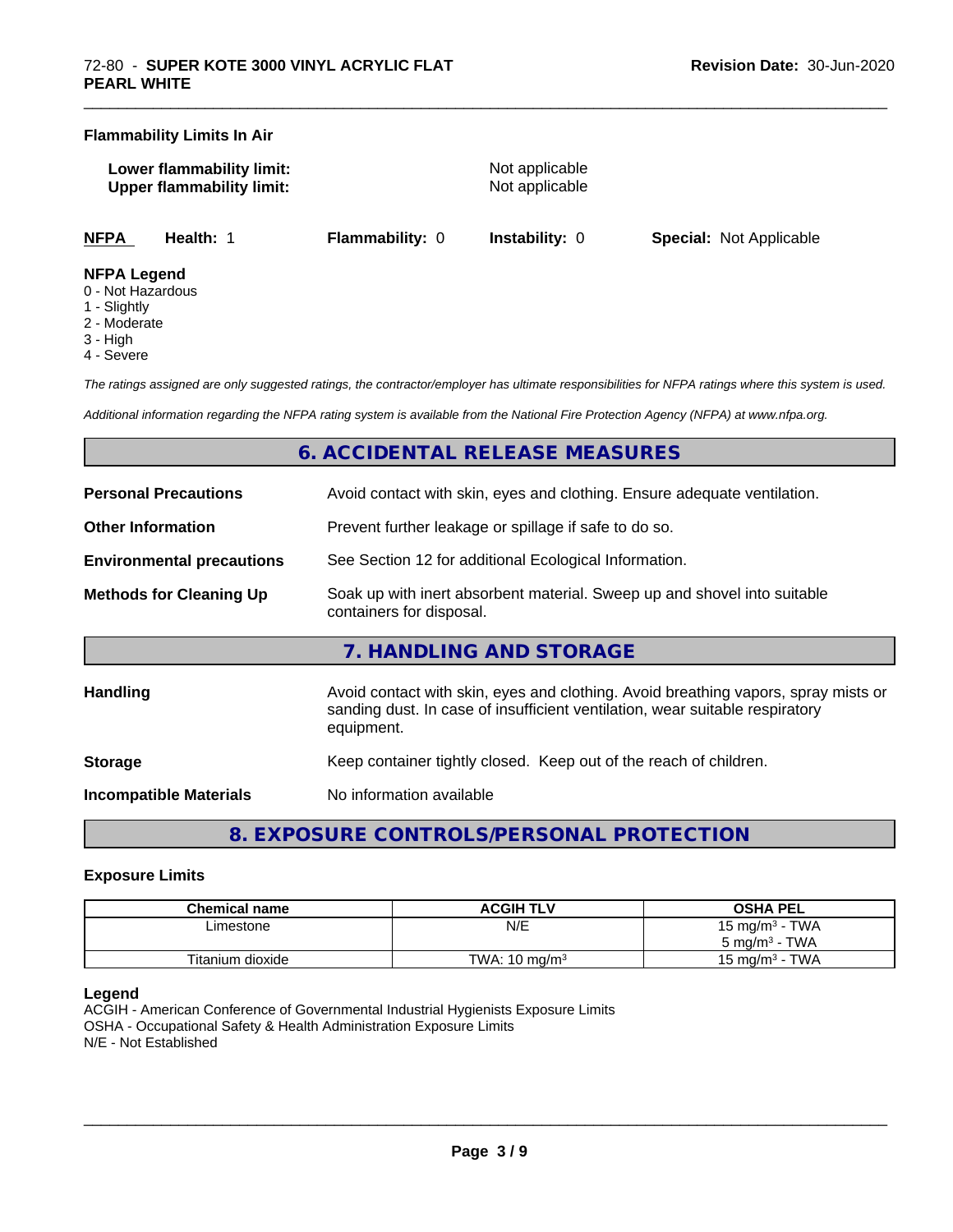| Ensure adequate ventilation, especially in confined areas.                                                                          |  |  |
|-------------------------------------------------------------------------------------------------------------------------------------|--|--|
|                                                                                                                                     |  |  |
| Safety glasses with side-shields.                                                                                                   |  |  |
| Protective gloves and impervious clothing.                                                                                          |  |  |
| In case of insufficient ventilation wear suitable respiratory equipment.                                                            |  |  |
| Avoid contact with skin, eyes and clothing. Remove and wash contaminated<br>clothing before re-use. Wash thoroughly after handling. |  |  |
|                                                                                                                                     |  |  |

#### **9. PHYSICAL AND CHEMICAL PROPERTIES**

| Appearance                           | liquid                   |  |
|--------------------------------------|--------------------------|--|
| Odor                                 | little or no odor        |  |
| <b>Odor Threshold</b>                | No information available |  |
| Density (Ibs/gal)<br>$10.85 - 10.95$ |                          |  |
| <b>Specific Gravity</b>              | $1.30 - 1.32$            |  |
| рH                                   | No information available |  |
| <b>Viscosity (cps)</b>               | No information available |  |
| Solubility(ies)                      | No information available |  |
| <b>Water solubility</b>              | No information available |  |
| <b>Evaporation Rate</b>              | No information available |  |
| Vapor pressure                       | No information available |  |
| <b>Vapor density</b>                 | No information available |  |
| Wt. % Solids                         | $40 - 50$                |  |
| Vol. % Solids                        | $25 - 35$                |  |
| Wt. % Volatiles                      | $50 - 60$                |  |
| Vol. % Volatiles                     | $65 - 75$                |  |
| <b>VOC Regulatory Limit (g/L)</b>    | < 50                     |  |
| <b>Boiling Point (°F)</b>            | 212                      |  |
| <b>Boiling Point (°C)</b>            | 100                      |  |
| Freezing point (°F)                  | 32                       |  |
| <b>Freezing Point (°C)</b>           | 0                        |  |
| Flash point (°F)                     | Not applicable           |  |
| Flash Point (°C)                     | Not applicable           |  |
| <b>Method</b>                        | Not applicable           |  |
| <b>Flammability (solid, gas)</b>     | Not applicable           |  |
| <b>Upper flammability limit:</b>     | Not applicable           |  |
| Lower flammability limit:            | Not applicable           |  |
| <b>Autoignition Temperature (°F)</b> | No information available |  |
| <b>Autoignition Temperature (°C)</b> | No information available |  |
| Decomposition Temperature (°F)       | No information available |  |
| Decomposition Temperature (°C)       | No information available |  |
| <b>Partition coefficient</b>         | No information available |  |

\_\_\_\_\_\_\_\_\_\_\_\_\_\_\_\_\_\_\_\_\_\_\_\_\_\_\_\_\_\_\_\_\_\_\_\_\_\_\_\_\_\_\_\_\_\_\_\_\_\_\_\_\_\_\_\_\_\_\_\_\_\_\_\_\_\_\_\_\_\_\_\_\_\_\_\_\_\_\_\_\_\_\_\_\_\_\_\_\_\_\_\_\_

**10. STABILITY AND REACTIVITY**

**Reactivity** Not Applicable

**Chemical Stability Stable under normal conditions.** 

**Conditions to avoid Conditions to avoid Prevent from freezing.**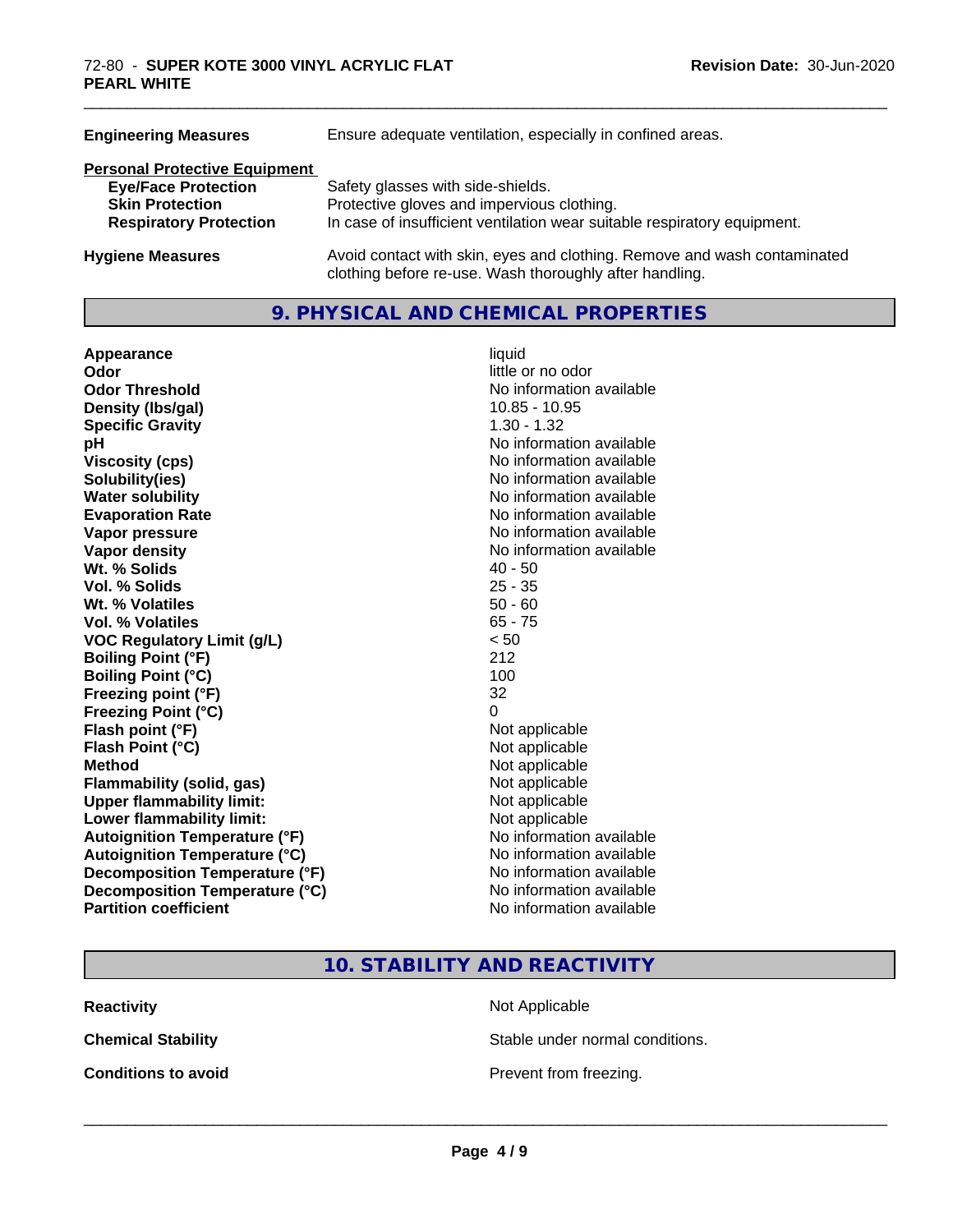| <b>Incompatible Materials</b>                                                                                                                                                                                                                                                           |                                                                                                                                                                                                                                     | No materials to be especially mentioned.                                                   |  |
|-----------------------------------------------------------------------------------------------------------------------------------------------------------------------------------------------------------------------------------------------------------------------------------------|-------------------------------------------------------------------------------------------------------------------------------------------------------------------------------------------------------------------------------------|--------------------------------------------------------------------------------------------|--|
|                                                                                                                                                                                                                                                                                         |                                                                                                                                                                                                                                     |                                                                                            |  |
| <b>Hazardous Decomposition Products</b>                                                                                                                                                                                                                                                 |                                                                                                                                                                                                                                     | None under normal use.                                                                     |  |
| <b>Possibility of hazardous reactions</b>                                                                                                                                                                                                                                               |                                                                                                                                                                                                                                     | None under normal conditions of use.                                                       |  |
|                                                                                                                                                                                                                                                                                         |                                                                                                                                                                                                                                     | 11. TOXICOLOGICAL INFORMATION                                                              |  |
| <b>Product Information</b>                                                                                                                                                                                                                                                              |                                                                                                                                                                                                                                     |                                                                                            |  |
| Information on likely routes of exposure                                                                                                                                                                                                                                                |                                                                                                                                                                                                                                     |                                                                                            |  |
| <b>Principal Routes of Exposure</b>                                                                                                                                                                                                                                                     | Eye contact, skin contact and inhalation.                                                                                                                                                                                           |                                                                                            |  |
| <b>Acute Toxicity</b>                                                                                                                                                                                                                                                                   |                                                                                                                                                                                                                                     |                                                                                            |  |
| No information available<br><b>Product Information</b>                                                                                                                                                                                                                                  |                                                                                                                                                                                                                                     |                                                                                            |  |
| Symptoms related to the physical, chemical and toxicological characteristics                                                                                                                                                                                                            |                                                                                                                                                                                                                                     |                                                                                            |  |
| No information available<br><b>Symptoms</b>                                                                                                                                                                                                                                             |                                                                                                                                                                                                                                     |                                                                                            |  |
|                                                                                                                                                                                                                                                                                         |                                                                                                                                                                                                                                     | Delayed and immediate effects as well as chronic effects from short and long-term exposure |  |
| Eye contact<br><b>Skin contact</b>                                                                                                                                                                                                                                                      | May cause slight irritation.<br>skin and cause irritation.                                                                                                                                                                          | Substance may cause slight skin irritation. Prolonged or repeated contact may dry          |  |
| Ingestion<br><b>Sensitization</b><br><b>Neurological Effects</b><br><b>Mutagenic Effects</b><br><b>Reproductive Effects</b><br><b>Developmental Effects</b><br><b>Target organ effects</b><br><b>STOT - single exposure</b><br><b>STOT - repeated exposure</b><br>Other adverse effects | No information available<br>No information available.<br>No information available.<br>No information available.<br>No information available.<br>No information available.<br>No information available.<br>No information available. | Ingestion may cause gastrointestinal irritation, nausea, vomiting and diarrhea.            |  |
| <b>Aspiration Hazard</b>                                                                                                                                                                                                                                                                | No information available.<br>No information available                                                                                                                                                                               |                                                                                            |  |

\_\_\_\_\_\_\_\_\_\_\_\_\_\_\_\_\_\_\_\_\_\_\_\_\_\_\_\_\_\_\_\_\_\_\_\_\_\_\_\_\_\_\_\_\_\_\_\_\_\_\_\_\_\_\_\_\_\_\_\_\_\_\_\_\_\_\_\_\_\_\_\_\_\_\_\_\_\_\_\_\_\_\_\_\_\_\_\_\_\_\_\_\_

**Numerical measures of toxicity**

**The following values are calculated based on chapter 3.1 of the GHS document**

**ATEmix (oral)** 11570 mg/kg

#### **Component Information**

| Chemical name                  | Oral LD50                | Dermal LD50 | Inhalation LC50 |
|--------------------------------|--------------------------|-------------|-----------------|
| Kaolin, calcined<br>92704-41-1 | $>$ 2000 mg/kg (Rat)     |             |                 |
| Titanium dioxide<br>13463-67-7 | (Rat)<br>> 10000 mg/kg ( |             |                 |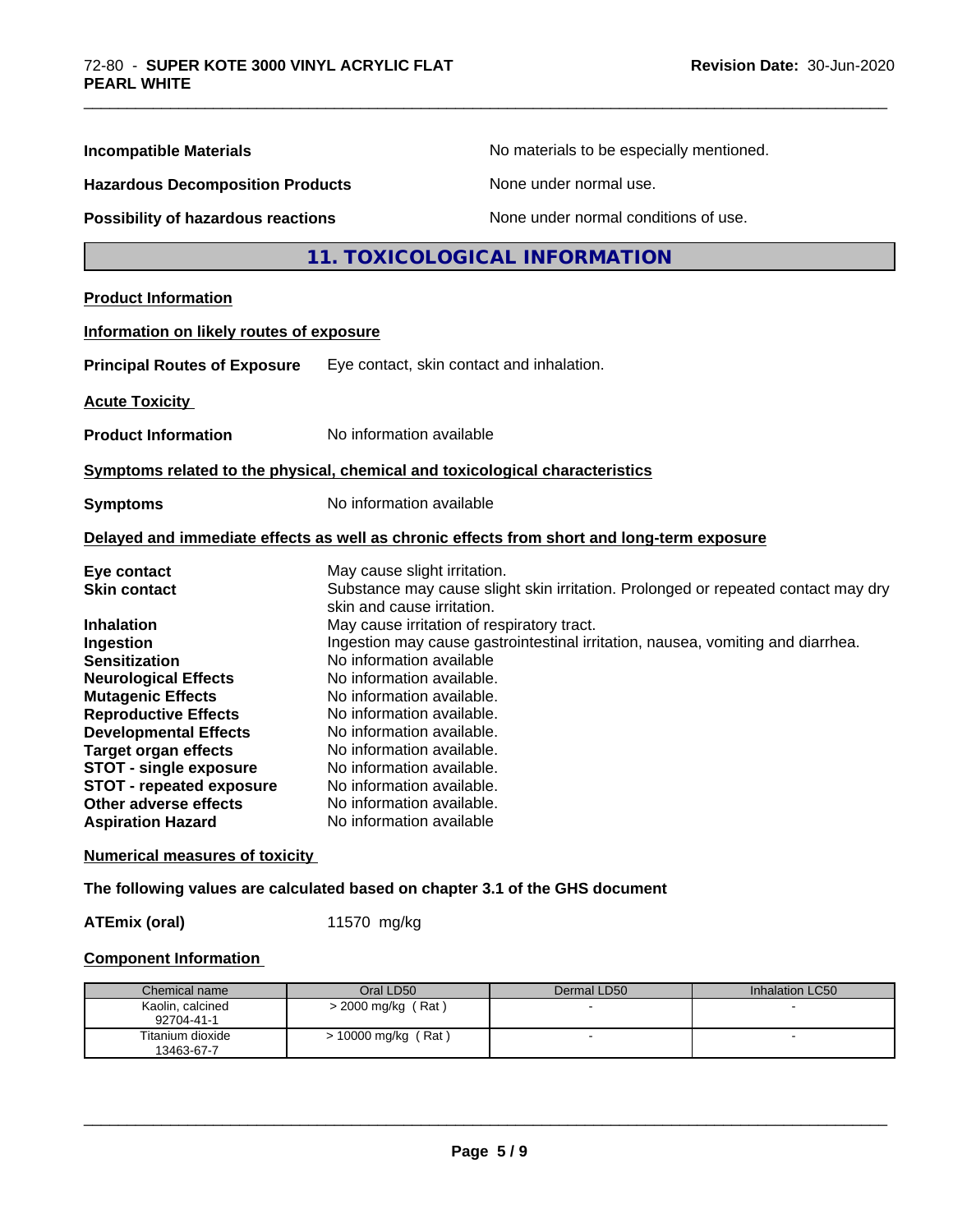#### **Chronic Toxicity**

#### **Carcinogenicity**

*The information below indicateswhether each agency has listed any ingredient as a carcinogen:.*

| <b>Chemical</b><br>name                                                                                                                         | <b>IARC</b>               | <b>NTP</b> | <b>OSHA</b> |
|-------------------------------------------------------------------------------------------------------------------------------------------------|---------------------------|------------|-------------|
|                                                                                                                                                 | .<br>2B<br>Possible Human |            | Listed      |
| <b>The Contract of the Contract of the Contract of the Contract of the Contract of the Contract of the Contract o</b><br>n dioxide<br>l itanium | Carcinogen                |            |             |

\_\_\_\_\_\_\_\_\_\_\_\_\_\_\_\_\_\_\_\_\_\_\_\_\_\_\_\_\_\_\_\_\_\_\_\_\_\_\_\_\_\_\_\_\_\_\_\_\_\_\_\_\_\_\_\_\_\_\_\_\_\_\_\_\_\_\_\_\_\_\_\_\_\_\_\_\_\_\_\_\_\_\_\_\_\_\_\_\_\_\_\_\_

• Although IARC has classified titanium dioxide as possibly carcinogenic to humans (2B), their summary concludes: "No significant exposure to titanium dioxide is thought to occur during the use of products in which titanium dioxide is bound to other materials, such as paint."

#### **Legend**

IARC - International Agency for Research on Cancer NTP - National Toxicity Program OSHA - Occupational Safety & Health Administration

**12. ECOLOGICAL INFORMATION**

#### **Ecotoxicity Effects**

The environmental impact of this product has not been fully investigated.

#### **Product Information**

#### **Acute Toxicity to Fish**

No information available

#### **Acute Toxicity to Aquatic Invertebrates**

No information available

#### **Acute Toxicity to Aquatic Plants**

No information available

#### **Persistence / Degradability**

No information available.

#### **Bioaccumulation**

No information available.

#### **Mobility in Environmental Media**

No information available.

#### **Ozone**

No information available

#### **Component Information**

#### **Acute Toxicity to Fish**

Titanium dioxide  $LC50:$  > 1000 mg/L (Fathead Minnow - 96 hr.)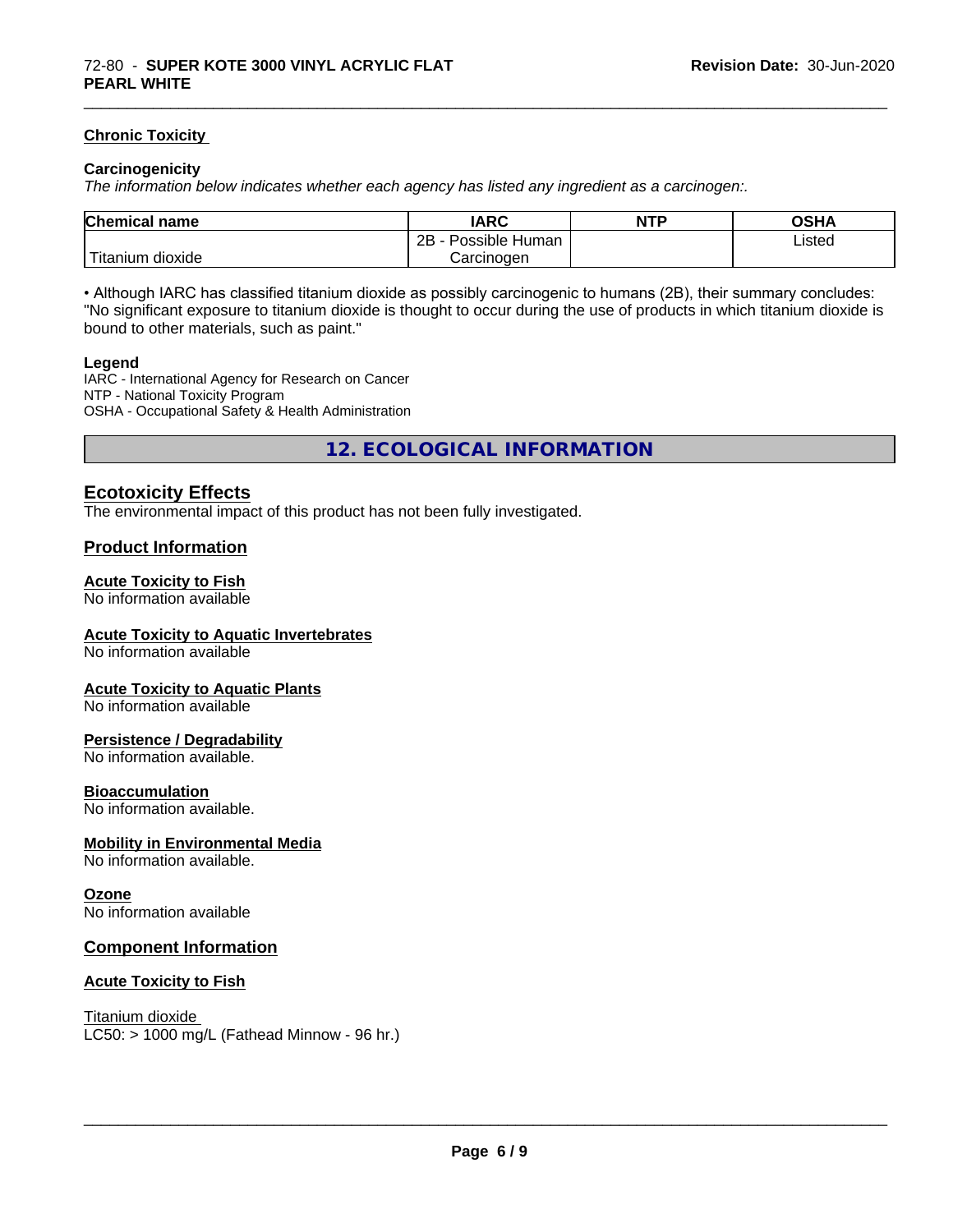#### **Acute Toxicity to Aquatic Invertebrates**

No information available

#### **Acute Toxicity to Aquatic Plants**

No information available

|                              | 13. DISPOSAL CONSIDERATIONS                                                                                                                                                                                               |
|------------------------------|---------------------------------------------------------------------------------------------------------------------------------------------------------------------------------------------------------------------------|
| <b>Waste Disposal Method</b> | Dispose of in accordance with federal, state, and local regulations. Local<br>requirements may vary, consult your sanitation department or state-designated<br>environmental protection agency for more disposal options. |
|                              | 14. TRANSPORT INFORMATION                                                                                                                                                                                                 |
| <b>DOT</b>                   | Not regulated                                                                                                                                                                                                             |
| <b>ICAO/IATA</b>             | Not regulated                                                                                                                                                                                                             |
| <b>IMDG/IMO</b>              | Not regulated                                                                                                                                                                                                             |
|                              | <b>15. REGULATORY INFORMATION</b>                                                                                                                                                                                         |

\_\_\_\_\_\_\_\_\_\_\_\_\_\_\_\_\_\_\_\_\_\_\_\_\_\_\_\_\_\_\_\_\_\_\_\_\_\_\_\_\_\_\_\_\_\_\_\_\_\_\_\_\_\_\_\_\_\_\_\_\_\_\_\_\_\_\_\_\_\_\_\_\_\_\_\_\_\_\_\_\_\_\_\_\_\_\_\_\_\_\_\_\_

### **International Inventories**

| <b>TSCA: United States</b> | Yes - All components are listed or exempt. |
|----------------------------|--------------------------------------------|
| <b>DSL: Canada</b>         | Yes - All components are listed or exempt. |

#### **Federal Regulations**

#### **SARA 311/312 hazardous categorization**

| Acute health hazard               | No |  |
|-----------------------------------|----|--|
| Chronic Health Hazard             | N٥ |  |
| Fire hazard                       | Nο |  |
| Sudden release of pressure hazard | Nο |  |
| Reactive Hazard                   | Nο |  |

#### **SARA 313**

Section 313 of Title III of the Superfund Amendments and Reauthorization Act of 1986 (SARA). This product contains a chemical or chemicals which are subject to the reporting requirements of the Act and Title 40 of the Code of Federal Regulations, Part 372:

*None*

#### **Clean Air Act,Section 112 Hazardous Air Pollutants (HAPs) (see 40 CFR 61)**

This product contains the following HAPs:

*None*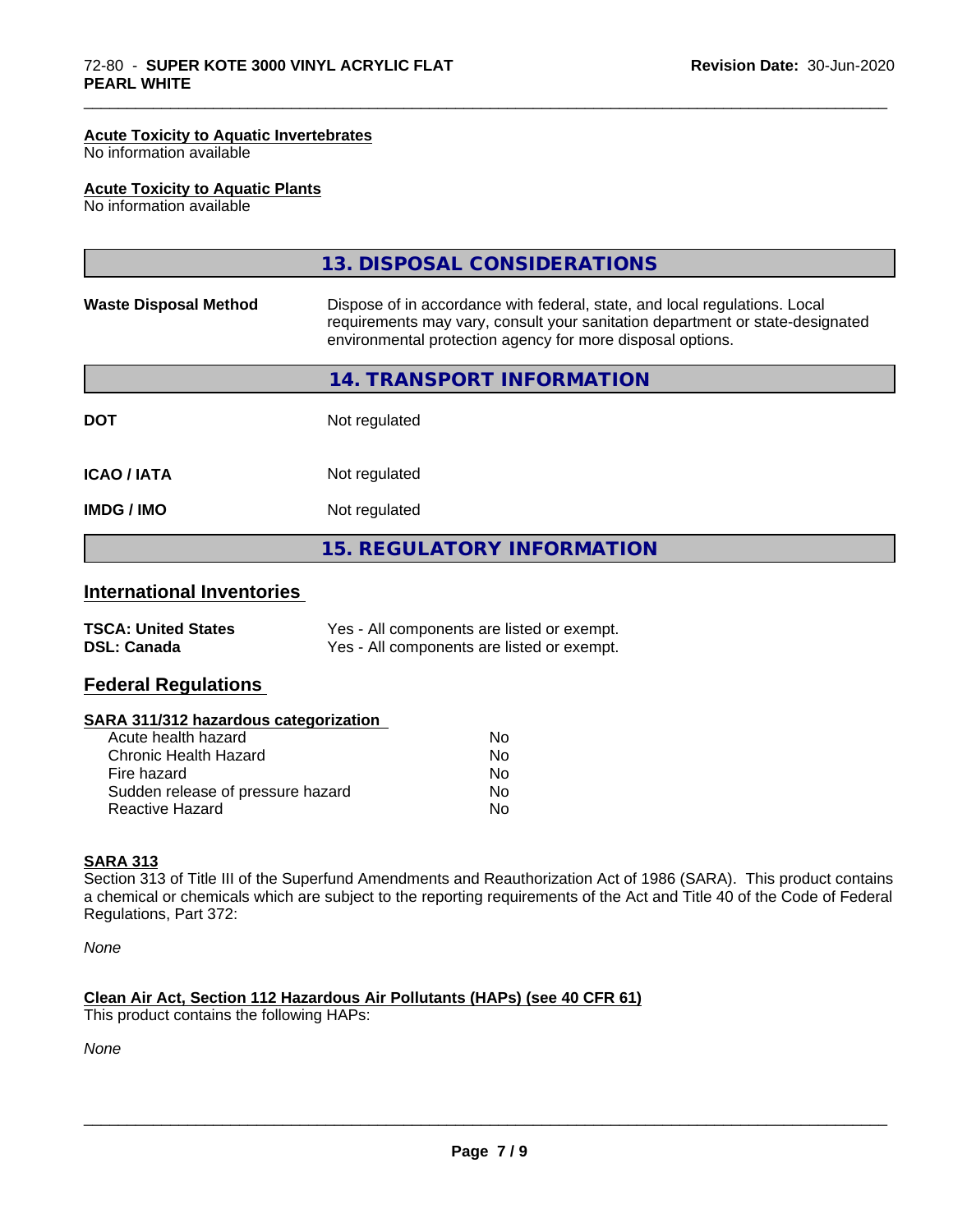#### **US State Regulations**

#### **California Proposition 65**

**A** WARNING: Cancer and Reproductive Harm– www.P65warnings.ca.gov

#### **State Right-to-Know**

| Chemic<br>name<br>ешкаг     | - -<br>$-1000$<br>IVIa<br>aunuscus | <b>Jerse</b> v<br><b>Nev</b> | avlvan<br>anıa |
|-----------------------------|------------------------------------|------------------------------|----------------|
| imactone<br>estone          |                                    |                              |                |
| <br>dioxide<br>um<br>itanit |                                    |                              |                |

\_\_\_\_\_\_\_\_\_\_\_\_\_\_\_\_\_\_\_\_\_\_\_\_\_\_\_\_\_\_\_\_\_\_\_\_\_\_\_\_\_\_\_\_\_\_\_\_\_\_\_\_\_\_\_\_\_\_\_\_\_\_\_\_\_\_\_\_\_\_\_\_\_\_\_\_\_\_\_\_\_\_\_\_\_\_\_\_\_\_\_\_\_

**Legend**

X - Listed

| <b>16. OTHER INFORMATION</b>                                                                                                                                                                                |           |                                                                            |                      |                                                                                                                                               |
|-------------------------------------------------------------------------------------------------------------------------------------------------------------------------------------------------------------|-----------|----------------------------------------------------------------------------|----------------------|-----------------------------------------------------------------------------------------------------------------------------------------------|
| HMIS -                                                                                                                                                                                                      | Health: 1 | <b>Flammability: 0</b>                                                     | <b>Reactivity: 0</b> | $PPE: -$                                                                                                                                      |
| <b>HMIS Legend</b><br>0 - Minimal Hazard<br>1 - Slight Hazard<br>2 - Moderate Hazard<br>3 - Serious Hazard<br>4 - Severe Hazard<br>* - Chronic Hazard<br>present under the actual normal conditions of use. |           | X - Consult your supervisor or S.O.P. for "Special" handling instructions. |                      | Note: The PPE rating has intentionally been left blank. Choose appropriate PPE that will protect employees from the hazards the material will |

*Caution: HMISÒ ratings are based on a 0-4 rating scale, with 0 representing minimal hazards or risks, and 4 representing significant hazards or risks. Although HMISÒ ratings are not required on MSDSs under 29 CFR 1910.1200, the preparer, has chosen to provide them. HMISÒ ratings are to be used only in conjunction with a fully implemented HMISÒ program by workers who have received appropriate HMISÒ training. HMISÒ is a registered trade and service mark of the NPCA. HMISÒ materials may be purchased exclusively from J. J. Keller (800) 327-6868.*

 **WARNING!** If you scrape, sand, or remove old paint, you may release lead dust. LEAD IS TOXIC. EXPOSURE TO LEAD DUST CAN CAUSE SERIOUS ILLNESS, SUCH AS BRAIN DAMAGE, ESPECIALLY IN CHILDREN. PREGNANT WOMEN SHOULD ALSO AVOID EXPOSURE. Wear a NIOSH approved respirator to control lead exposure. Clean up carefully with a HEPA vacuum and a wet mop. Before you start, find out how to protect yourself and your family by contacting the National Lead Information Hotline at 1-800-424-LEAD or log on to www.epa.gov/lead.

| <b>Prepared By</b>      | <b>Product Stewardship Department</b><br>Benjamin Moore & Co.<br>101 Paragon Drive<br>Montvale, NJ 07645<br>800-225-5554 |
|-------------------------|--------------------------------------------------------------------------------------------------------------------------|
| <b>Revision Date:</b>   | 30-Jun-2020                                                                                                              |
| <b>Revision Summary</b> | Not available                                                                                                            |